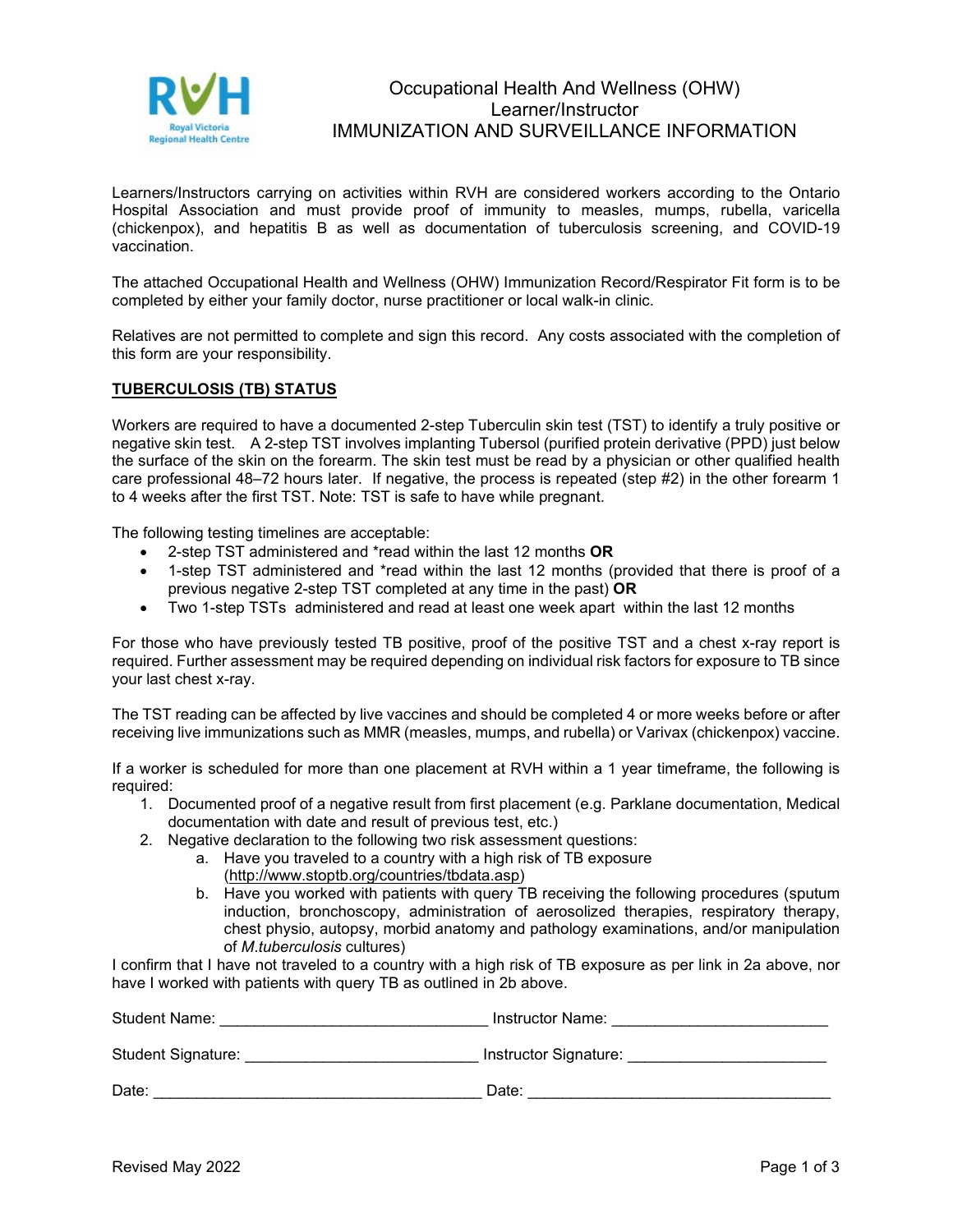

# Occupational Health And Wellness (OHW) Learner/Instructor IMMUNIZATION AND SURVEILLANCE INFORMATION

If you have had a positive TST, you are required to submit documentation of the positive TST and an updated chest x-ray completed no more than 12 months prior to your start date.

TST is required despite having a past history of vaccination for TB (called BCG). If TST is positive from BCG, a 2-step TST is not required. In this case, you must submit a chest x-ray report that has been completed within the last 12 months.

The TST can be affected by live vaccines and should be completed **before** immunizations such as MMR (measles, mumps, rubella), varivax (chickenpox) vaccine, COVID-19 vaccine, etc.

## **IMMUNIZATION STATUS**

It is mandatory to provide documentation of immune status to the highly communicable childhood diseases of measles, mumps, rubella, and chickenpox. There is more than one way to do this. Documented proof of immunity to measles and rubella is **mandatory** for healthcare workers.

### **Measles**:

One of the following is acceptable:

• Laboratory evidence of measles immunity (blood test resulting in a positive titre), **OR**

Documented evidence of immunization with 2 doses of live measles-containing vaccine administered on or after the first birthday, with doses given at least 4 weeks apart

## **Rubella**:

One of the following is acceptable:

- Laboratory evidence of rubella immunity (blood test resulting in a positive titre), **OR**
- Documented evidence of immunization with 1 dose of live rubella-containing vaccine on or after the first birthday

Note: A history of having had rubella is not acceptable as this disease can be confused with other viruses

### **Mumps**:

One of the following is acceptable:

- Laboratory evidence of mumps immunity (blood test resulting in a positive titre), **OR**
- Documented evidence of immunization with 2 doses of mumps-containing vaccine given on or after the first birthday, at least 4 weeks apart

### **Varicella (Chickenpox):**

One of the following is acceptable:

- Documented evidence of immunization with 2 doses of varicella-containing vaccine 4- 8 weeks apart, **OR**
- Laboratory evidence of immunity, **OR** laboratory confirmation of disease

### **Hepatitis B Vaccine**:

All workers must disclose their immunity status (immune or non-immune titre). Hepatitis B vaccination is **highly recommended** for all workers who may have any contact with human blood and bodily fluids (including clinical workers, laundry, environmental services and medical device reprocessing department workers).

## **Tetanus/Diphtheria/Pertussis Vaccine:**

This immunization is not mandatory but it is advisable by the Public Health Agency of Canada. The Tetanus/Diphtheria (TD) vaccine is given every 10 years. Tetanus/Diphtheria/Pertussis is recommended for all health care providers (1 dose) followed by TD vaccination every 10 years thereafter.